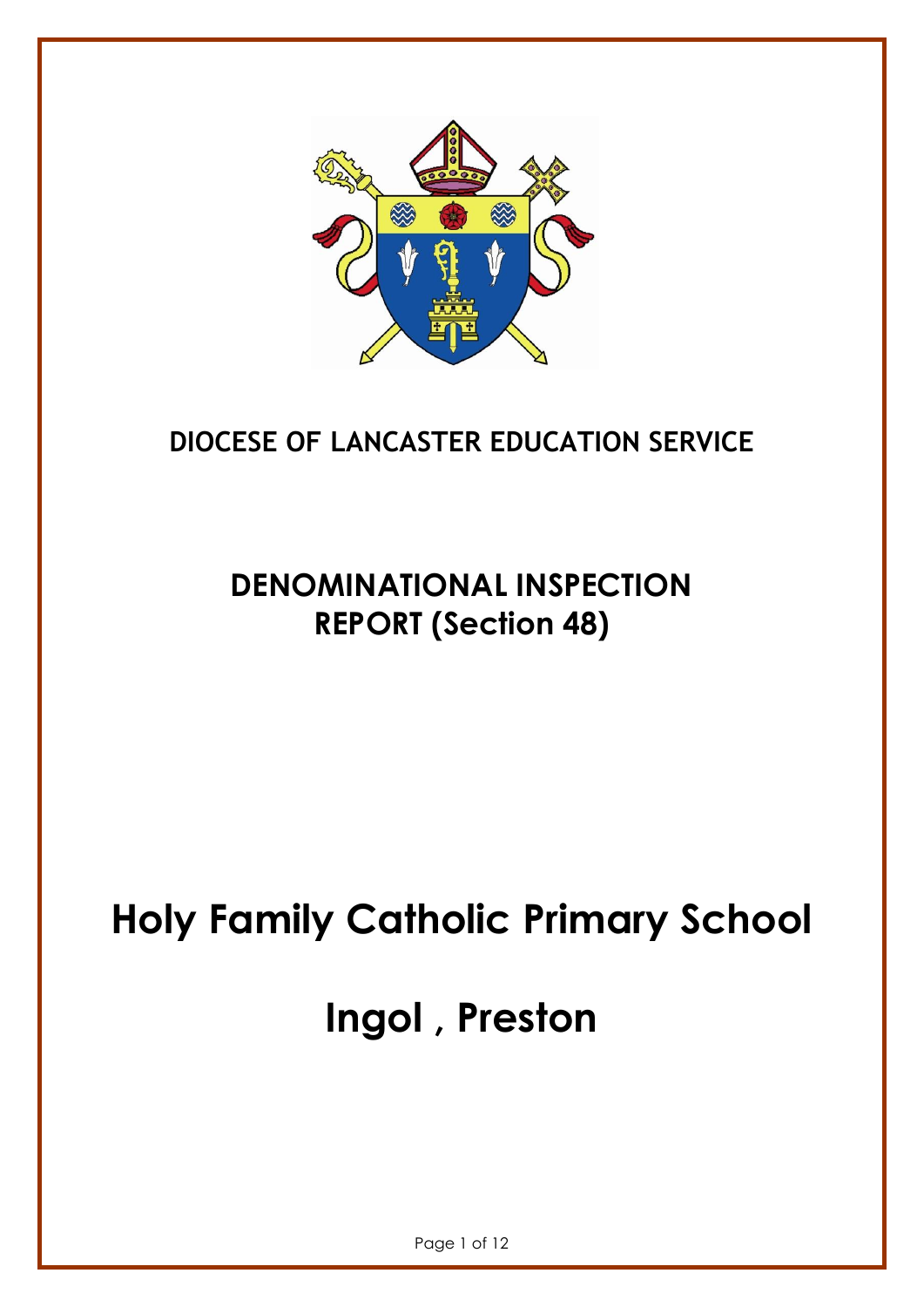# **DENOMINATIONAL INSPECTION REPORT (Section 48)**

**on**

# **THE CATHOLIC LIFE OF THE SCHOOL AND RELIGIOUS EDUCATION**

**School: Address: Telephone Number: Email Address: School URN: Headteacher: Chair of Governors: Lead Inspector: Team Inspector: Date of Inspection: Holy Family Catholic Primary School 57 Whitby Avenue Ingol Preston PR2 3YP 01772 727471 head@holy-family.lancs.sch.uk 06013 Mrs Janet Westray Mrs Stephanie Dixon Mrs Adrienne Delaney Mrs Nerissa Nicholas 8th June 2018**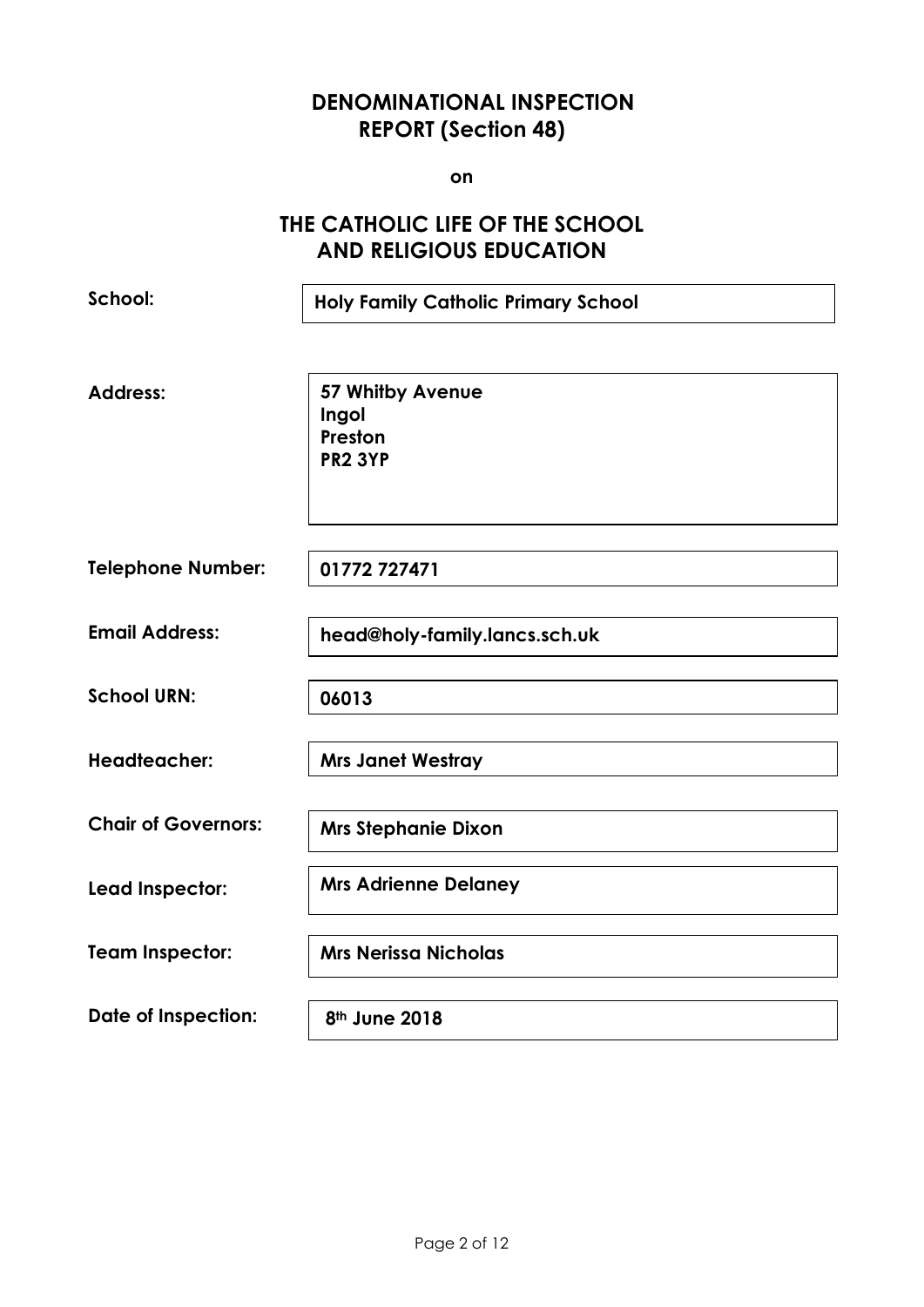#### **INFORMATION ABOUT THE SCHOOL**

Holy Family is a Catholic voluntary aided primary school in the Diocese of Lancaster. It is a below average-sized primary school situated in very generous grounds and surrounded by a large housing estate. It has gone through a number of changes since the last inspection, including the appointment of a new headteacher, deputy and new staff. It has a high percentage of SEND compared to national figures and has high inward and outward mobility.

| <b>PUPILS</b>                     | ΥR              | Υ1 | <b>Y2</b> | Y3 | Υ4       | Υ5       | Υ6 | Total |
|-----------------------------------|-----------------|----|-----------|----|----------|----------|----|-------|
| Number on roll                    | 25              | 19 | 23        | 24 | 25       | 24       | 16 | 56    |
| Catholics on roll                 | $\overline{17}$ | 10 | 13        | 19 | 17       | 17       | 6  | 99    |
| Other Christian denomination      | 8               | 8  | 10        | 4  | 8        |          | 8  | 53    |
| Other faith background            |                 |    | ი         |    | $\Omega$ | $\Omega$ |    | ◠     |
| No religious affiliation          |                 |    |           | 0  | $\Omega$ | $\Omega$ | 0  |       |
| No of learners from ethnic groups | 0               |    | 3         |    | 3        | 6        | 5  | 25    |
| <b>Total on SEN Register</b>      | 3               |    |           | ∩  | 4        | 3        | 4  | 17    |
| Total with EHC Plans              |                 |    |           |    |          |          |    |       |

| <b>Exclusions in last</b><br>  academic year | Permanent | Fixed term |  |
|----------------------------------------------|-----------|------------|--|
| Index of multiple<br>deprivation             |           |            |  |

| <b>PARISHES SERVED BY THE SCHOOL</b> |              |
|--------------------------------------|--------------|
| Name of Parish                       | No of Pupils |
| <b>Holy Family</b>                   | QQ           |
|                                      |              |

| <b>TEACHING TIME FOR RE</b> | Rec |      | νŋ  | V <sub>2</sub> | Υ4    | Υ5   |     | Total  |
|-----------------------------|-----|------|-----|----------------|-------|------|-----|--------|
| Total teaching time (Hours) |     | ر. 2 | ے ۔ | ت. ک           | ے . ک | ت. ک | Z.J | د. /   |
| % of teaching time          | 0%  | 0%   | 0%  | 0%             | 0%    | 0%   | 0%  | $10\%$ |

| <b>TEACHING TIME FOR ENGLISH</b> | Rec |    | <b>VO</b> | V2 | Υ4 | Υ5 | Y6 | Total |
|----------------------------------|-----|----|-----------|----|----|----|----|-------|
| Total teaching time (Hours)      |     |    |           |    |    |    |    | 45    |
| % of teaching time               | 20  | 24 | 24        | 28 | 28 | 28 | 28 |       |

| <b>TEACHING TIME FOR MATHS</b> | Rec |    | vn | v. | Υ4 | Υ5 | Υ6 | Total |
|--------------------------------|-----|----|----|----|----|----|----|-------|
| Total teaching time (Hours)    |     |    |    |    |    |    |    | 45    |
| % of teaching time             | 20  | 24 | 24 | 28 | 28 | 28 | 28 |       |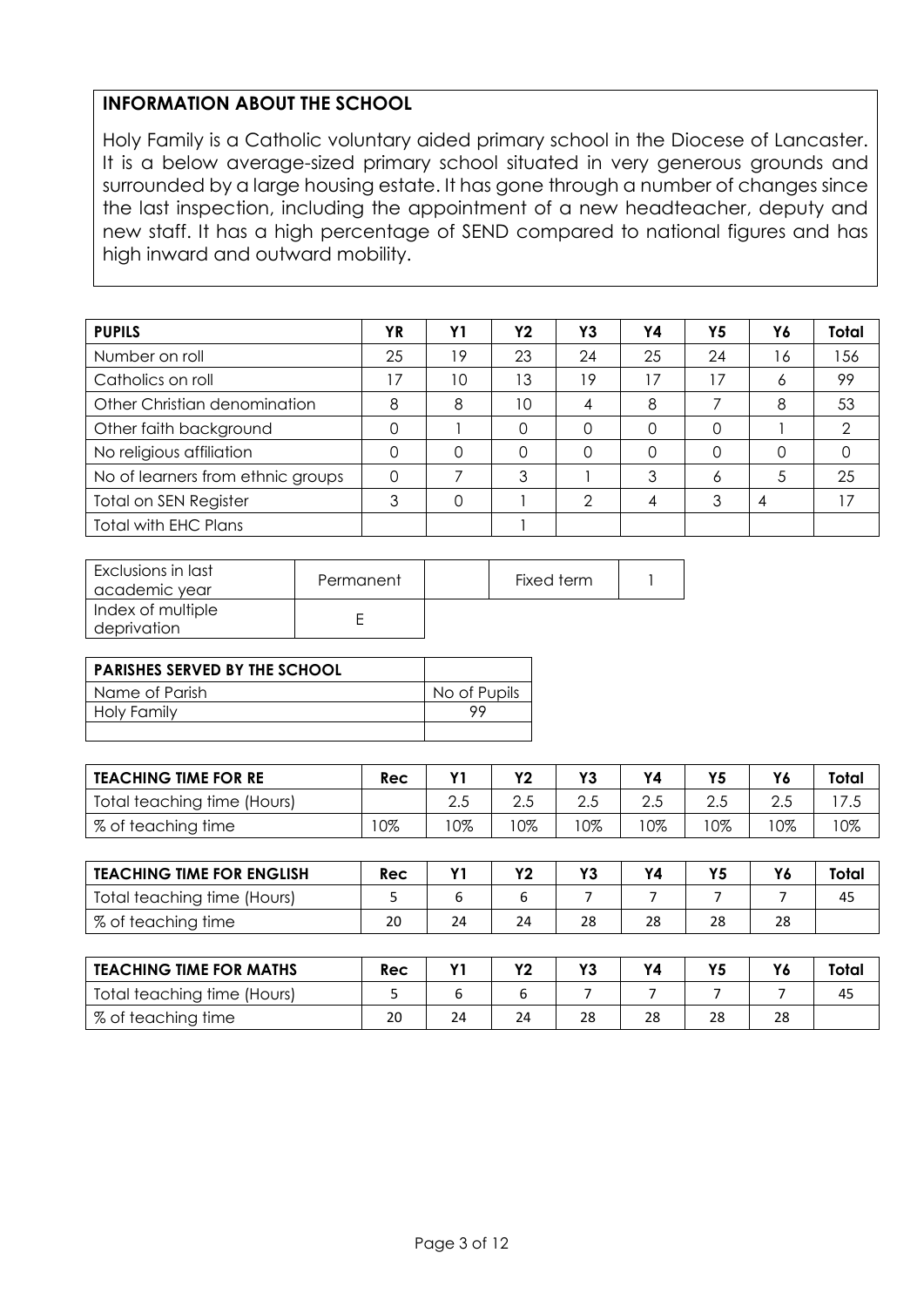| <b>STAFFING</b>                                  |      |
|--------------------------------------------------|------|
| <b>Full-time teachers</b>                        | 9    |
| Part-time teachers                               |      |
| Total full-time equivalent (FTE)                 | 9    |
| Classroom Support assistants                     | 12   |
| Number of Catholic teachers FTE                  | 75%  |
| Number of teachers teaching RE                   | 100% |
| Number of teachers with CCRS or<br>equivalent    | 5    |
| Number of teachers currently<br>undertaking CCRS | 5    |
| Catholic leadership programme                    |      |

## **ORGANISATION** Published admission number 25 Part-time teachers 1 Number of classes 1 2 Number of classes Average class size KS1 22 Average class size KS2 22

| <b>EXPENDITURE (£)</b>                                  | Last financial<br>year<br>2016-17 | Current<br>financial year<br>2017-18 | <b>Next financial</b><br>year<br>2018-19 |
|---------------------------------------------------------|-----------------------------------|--------------------------------------|------------------------------------------|
| Total expenditure on teaching and learning<br>resources | 42 600                            | £<br>59 166                          | £<br>57 210                              |
| RE Curriculum allowance from above                      |                                   | l 370                                | 2 3 7 5                                  |
| English Curriculum allowance from above                 |                                   | 2 0 0 0                              | 2 0 0 0                                  |
| Total CPD budget                                        | 8 600                             | 8410                                 | 4 5 5 0                                  |
| RE allocation for CPD                                   | 800                               | 1 000                                | 1 000                                    |

#### **How the school has developed since the last inspection**

The school was previously inspected under Section 48 in 2013. Since the last inspection the school has undergone a period of instability. In late 2016 a new headteacher was appointed and new staff joined the team. The new head has worked hard to build strong parish links and to effect positive improvements in the Catholic Life and curriculum RE at Holy Family. All aspects for improvement since the last inspection have been addressed and have had a sustained and positive impact on raising standards. A now embedded baseline assessment and detailed tracking system across the school are in place and as a result governors are highly effective in challenging and supporting the monitoring of attainment and progress across curriculum RE. Improvements are consistently identified and acted upon through rigorous marking, monitoring and assessment.

The school has an outstanding capacity to sustain this continuous improvement. The dedication of the governors together with the commitment of the leadership team and all staff, demonstrate this capacity.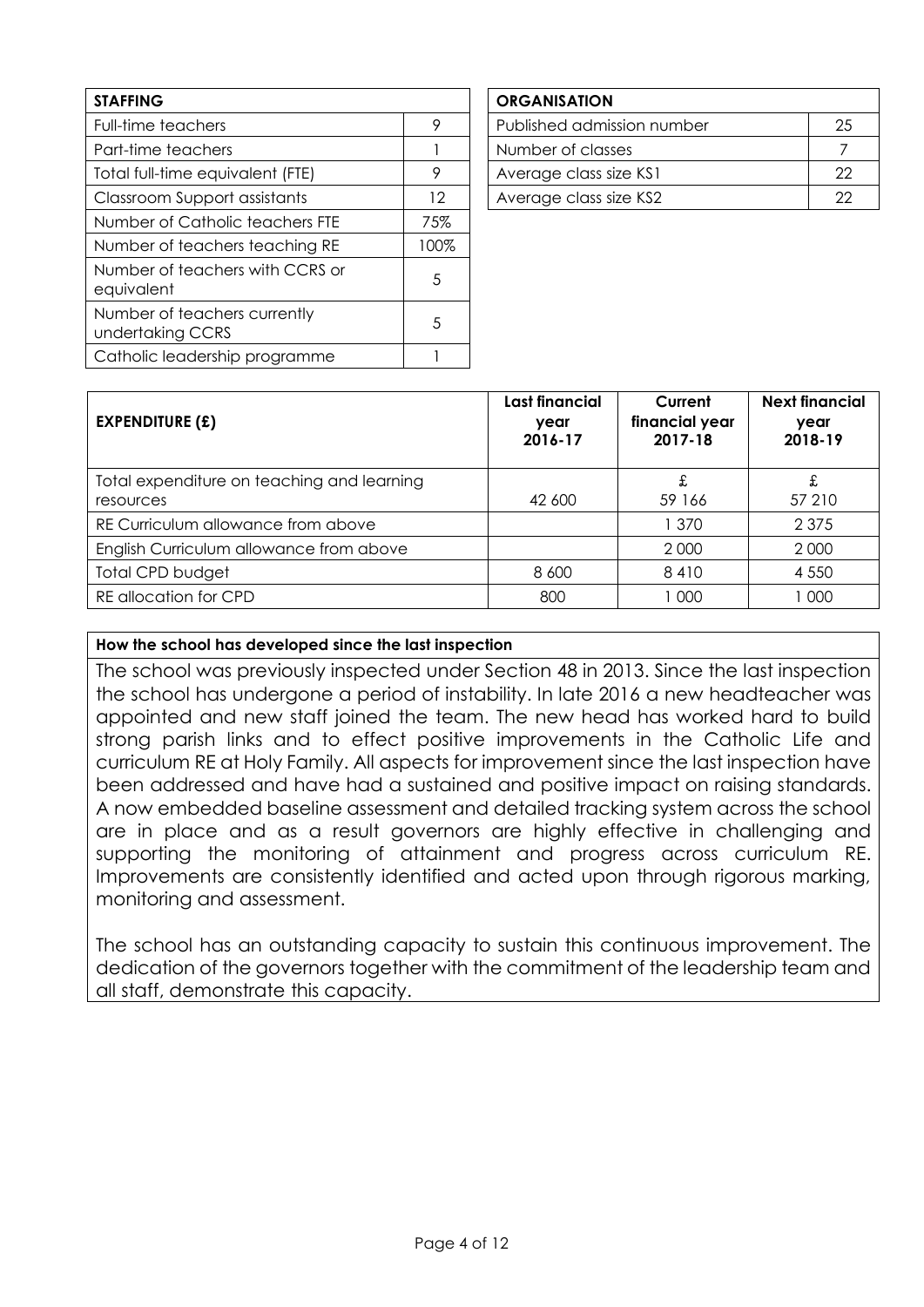## **INSPECTION JUDGEMENTS**

# **OVERALL EFFECTIVENESS 2**

**CATHOLIC LIFE 1**

# **<sup>R</sup>ELIGIOUS EDUCATION <sup>2</sup>**

#### **OVERALL EFFECTIVENESS**

Holy Family is a good and rapidly improving Catholic school. It radiates an openness and great optimism for the future. It is a very welcoming and inclusive learning environment where the school's mission statement and the intention to 'follow in Jesus' footsteps' is articulated readily by pupils from nursery up to Year 6. Governors justifiably speak with great knowledge and pride about their school and show a deep commitment to driving up standards in RE and maintaining the outstanding Catholic Life of the school. There is a deep commitment by all governors, leadership and staff to the continued development of the school. Pupils enjoy attending Holy Family and they have positive attitudes to learning. On the day of inspection one Year 4 pupil described her school as a place where 'we are all cared for because we are precious in God's eyes'. This was affirmed by other pupils, who could talk of how they live out the school's mission statement. Pupils deepen the knowledge of their faith throughout their time in school and gain a firm understanding of Catholic practice. The Religious Education governor regularly visits the school, supporting staff and pupils alike, offering sound advice and constructive challenge. The now established leadership has ensured that recommendations since the last inspection have been addressed successfully. The headteacher shares the subject leadership with an experienced teacher and they work well together to ensure that the Catholic Life of the school is outstanding and that standards in RE are good and being continually evaluated and driven upwards. Over the last two years there has been a significant improvement in all areas. The cohesion of the recently formed team is palpable and is driving improvement at an impressive rate.

The Catholic Life of the school is outstanding and the commitment from the head, the governors, staff and parish clergy and laity to support pupils in their prayer life and to grow in faith is a priority. Staff set good examples, support each other, are proud of their school and work well together. They value the support and opportunities that they have to deepen their own religious knowledge and their own spirituality. The Parish Priest is a regular and welcome visitor to the school, actively fulfilling his role, both spiritually and pastorally. The spiritual, moral, social and cultural development of pupils is outstanding and has an impact on everyday life at Holy Family. This can be seen through pupils' responses to each other and to their understanding of the notion of the common good. The pupils actively and willingly become involved in a variety of activities supporting their own and the wider community. They have raised funds for CAFOD and have their

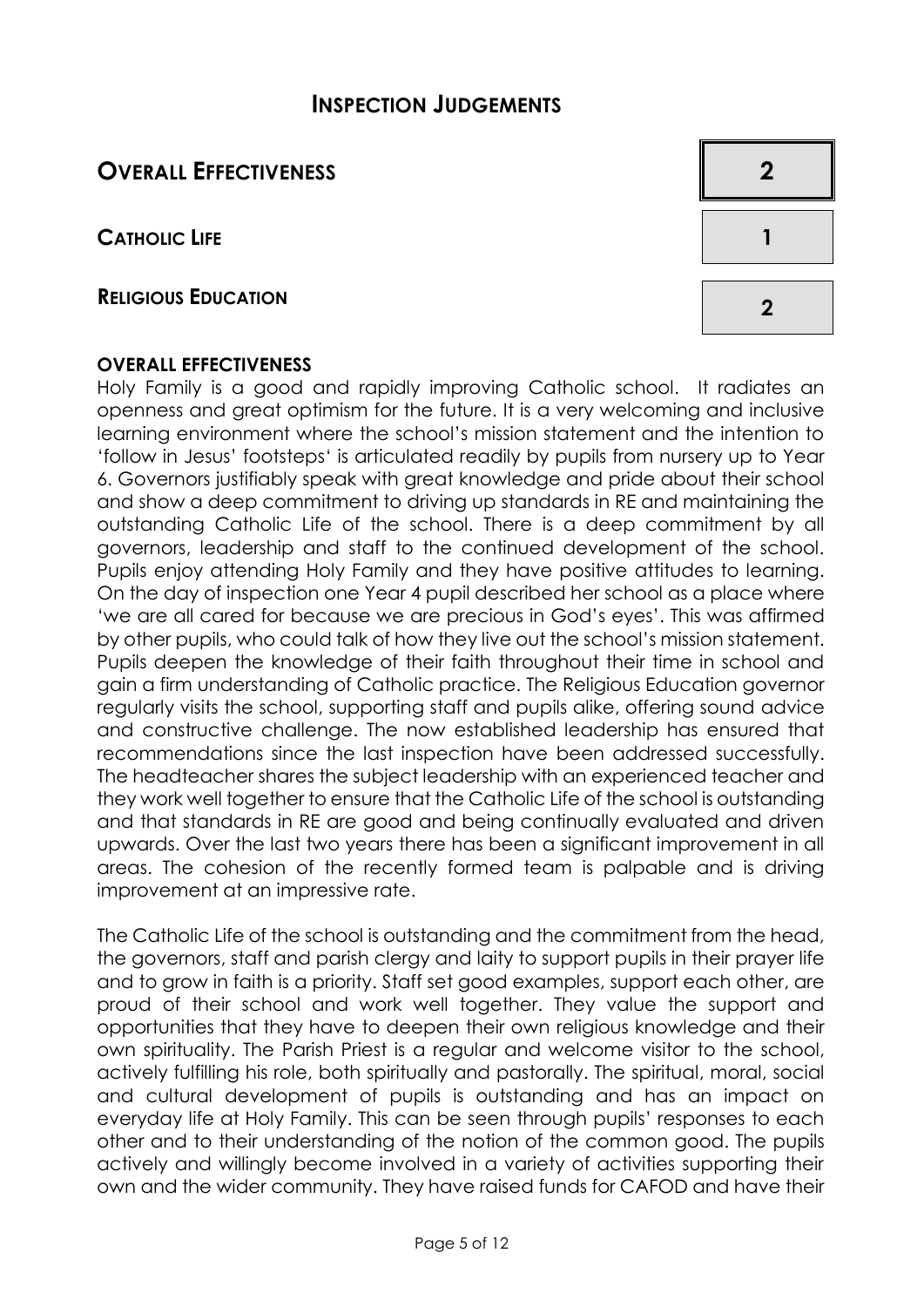own CAFOD group. They also raise funds for other local and global charities. They work with local schools to support and fundraise for the homeless and other identified charitable needs. This aids pupils' understanding of the spreading of God's Word and demonstrates their understanding of the words in the school's mission statement 'With Christ at the centre we love one another and always try our best.'

Parents appreciate their school and welcome opportunities to participate in school life, such as the family liturgies and Masses. Gospel values permeate school life and pupils are helped to grow in faith. The quality of Prayer and Liturgy are outstanding; pupils act with reverence and join in prayers confidently. Prayer and Liturgies observed in Nursery, Foundation Stage, Key Stage 1 and Key Stage 2 demonstrate the deep commitment that staff have to enriching pupils' prayer life. Pupils interviewed on the day of inspection talked of their appreciation of their prayer life throughout their time at Holy Family. They make full use of resources available to them and can talk about the opportunities offered.

The quality of curriculum RE is good and is rapidly improving. Pupils are provided with a good range of learning opportunities to deepen their faith, to understand Catholic traditions and practices, and to make progress in their learning. Pupils enjoy RE lessons. The pupils spoken to on the day of inspection demonstrated good scriptural knowledge. All books scrutinised on the day confirmed that good understanding was present and that next step marking was aiding pupil progress. Clear action plans are in place to continue to raise attainment and progress. The monitoring and assessment of all strands of AT1 and AT2 is having a positive effect on the evaluation and the provision of curriculum RE.

Teachers' subject knowledge is good and has a positive impact on the delivery of curriculum RE. Teachers are well supported in terms of professional development. The curriculum meets the needs of all learners in line with diocesan and national recommendations.

Governors and leaders take full account of the '*Fit for Mission? Schools*' guidance. The recent HRSE recommendations are being acted upon and the policy is in place.

The school's capacity to maintain improving standards is outstanding.

#### **WHAT THE SCHOOL NEEDS TO DO TO IMPROVE FURTHER**

To improve further the school needs to:

- Improve outcomes for all pupils by continuing to improve and refine the tracking system so that target setting is fully embedded.
- Celebrate successes by continuing to monitor curriculum content and devise a tailored curriculum that meets the needs of the pupils and incorporates the diocesan curriculum wheel and uses other resources.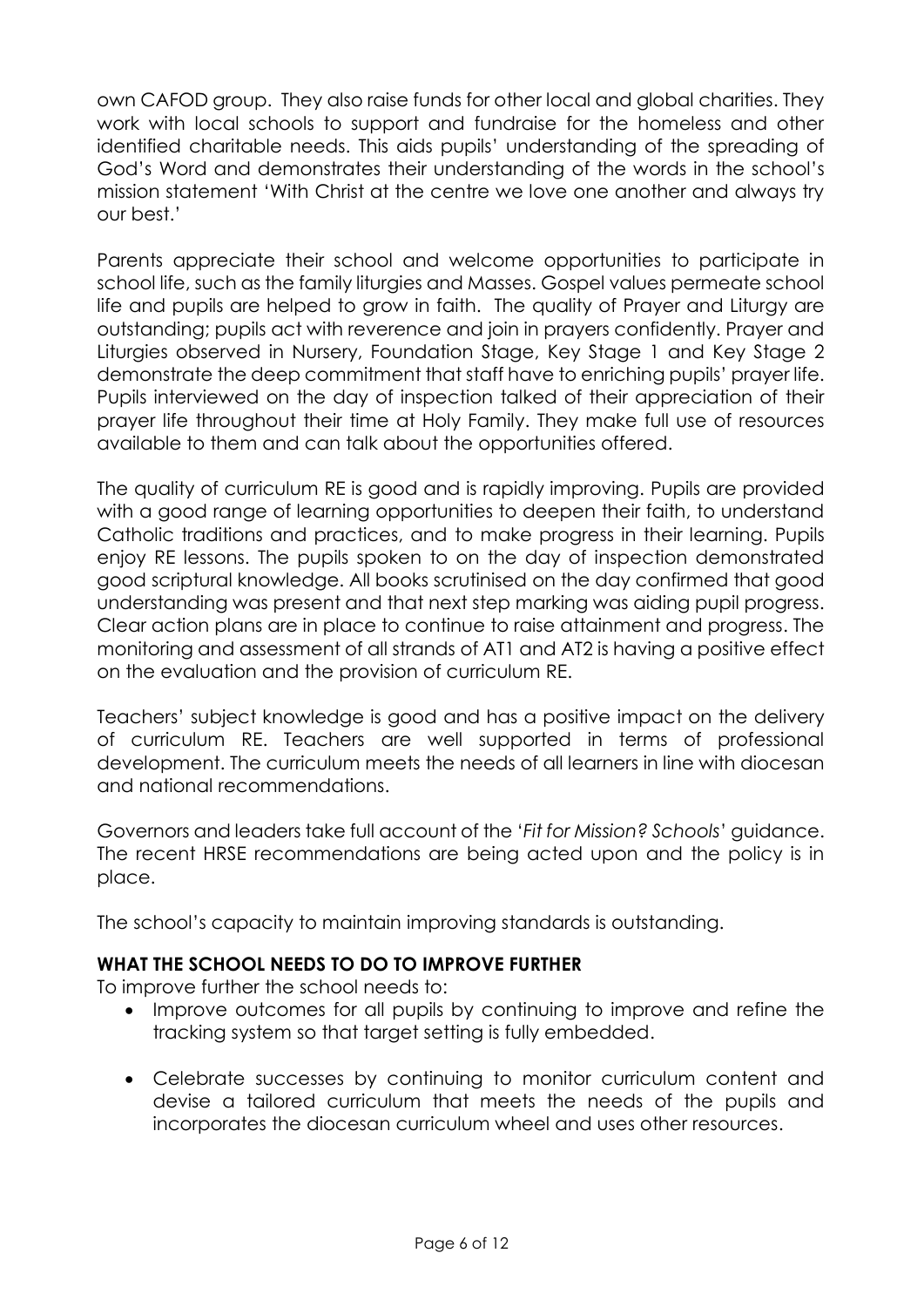# **PART A: CATHOLIC LIFE**

### **THE CATHOLIC LIFE OF THE SCHOOL 1**

- The extent to which pupils contribute to and benefit from the Catholic Life of the school
- How well leaders and managers promote, monitor and evaluate the provision for the Catholic Life of the school
- The quality of provision for the catholic Life of the school

Evidence on the day of inspection found that the Catholic Life of the school is outstanding.

All governors, leaders, teachers and support staff at Holy Family are wholly committed to supporting the Catholic ethos of the school and its mission and this culture is embedded in the life of the school family. It is an optimistic and forward looking school with a palpable Catholic ethos.

The pupils' knowledge and understanding of the Catholic Life of school is greatly enhanced by their participation in and contribution to all aspects of school life. Pupils are proud to belong to Holy Family Catholic School and to be part of the school and parish. From the Nursery Stage onwards pupils develop their ability to share their own faith through whole class Prayer and Liturgy. During the inspection, the nursery teacher guided preschool pupils in prayer, reflection and song. They could recognise a crucifix, knew the pope's name and recognised the rosary and knew the 'Hail Mary'. Such early practice is embedding confidence in pupils' preparation and delivery of the prayer and liturgy. Prayer and Liturgy observed throughout the Key Stages were consistently outstanding.

Pupils understand that their Catholic faith is different from other faiths and that they share this distinctiveness with other Catholic schools. Activities that have enabled this understanding are the celebration of family Masses, Masses with the parish, fundraising with the parish and collecting money for CAFOD. All these activities are visible demonstrations of pupils' understanding of their mission statement that they 'look after each other by showing respect and understanding'.

On the day of inspection, a Year 4 pupil said 'We are all unique in the eyes of Jesus'. This articulation of ethos encourages best behaviour and focused learning. Catholic principles and values underpin behaviour and relationship resulting in a strong, shared vision for the Catholic Life of the school.

The Parish Priest, deacon, lay helpers in school, governors, school leaders, teachers and support staff are fully committed to fulfilling their role in ensuring outstanding provision for the Catholic Life of the school. They have high expectations and are working together with commendable commitment in order to implement the Catholic philosophy of education.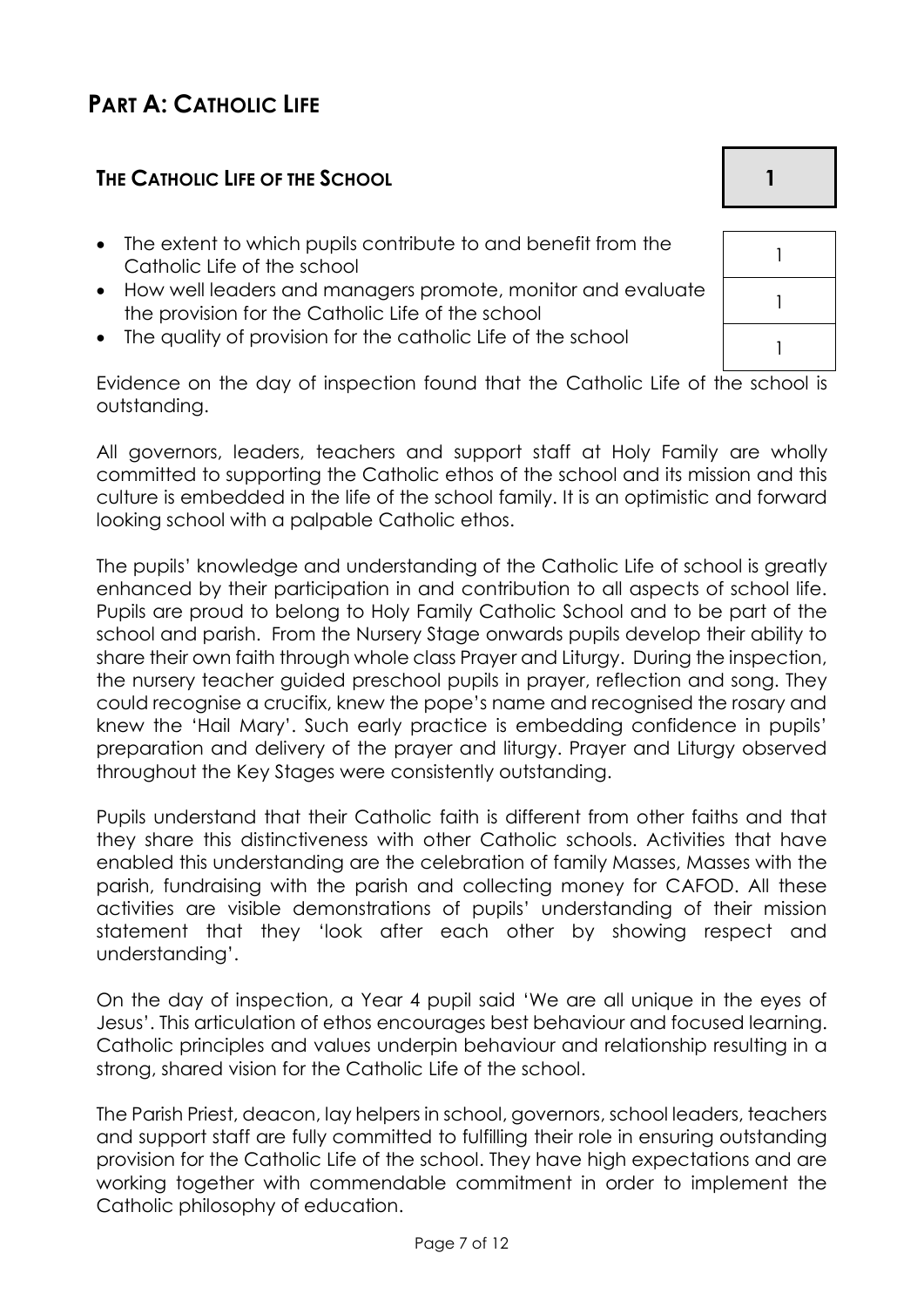An example of this is the religious artwork and written work displayed in all areas of the school. There is a prayer and reflection room named the Sanctuary Room, which is a place of prayer for all in school. The school's intention to become a School of Sanctuary is a demonstration of the understanding of scriptural knowledge and of a deep appreciation of the Catholic faith. The head teacher provides a clear direction for the Catholic Life of the school, which is given the highest priority, along with the spiritual and moral development of pupils. Her deputy and all staff have a strong vision for the school, which is articulated through their actions.

The Governors, leaders and managers are fully committed to partnerships with the diocesan family of parishes and schools. The school has good links with the primary and secondary schools in the local Catholic cluster.

The quality of provision for the Catholic Life of the school is outstanding. Holy Family is a welcoming, inclusive, friendly community with a strong family ethos where everyone is valued and pupils and staff work well together and flourish. Governors, managers and staff have high expectations and a shared vision with regard to the Catholic Mission and ethos.

The school is a prayerful community that provides a stimulating learning environment to reflect the school's mission and Catholic character. Staff and governors work hard to develop and enhance the school for the benefit of everyone at Holy Family. Staff INSET has ensured Continuous Professional Development (CPD) in RE and staff subject knowledge has been strengthened through training offered.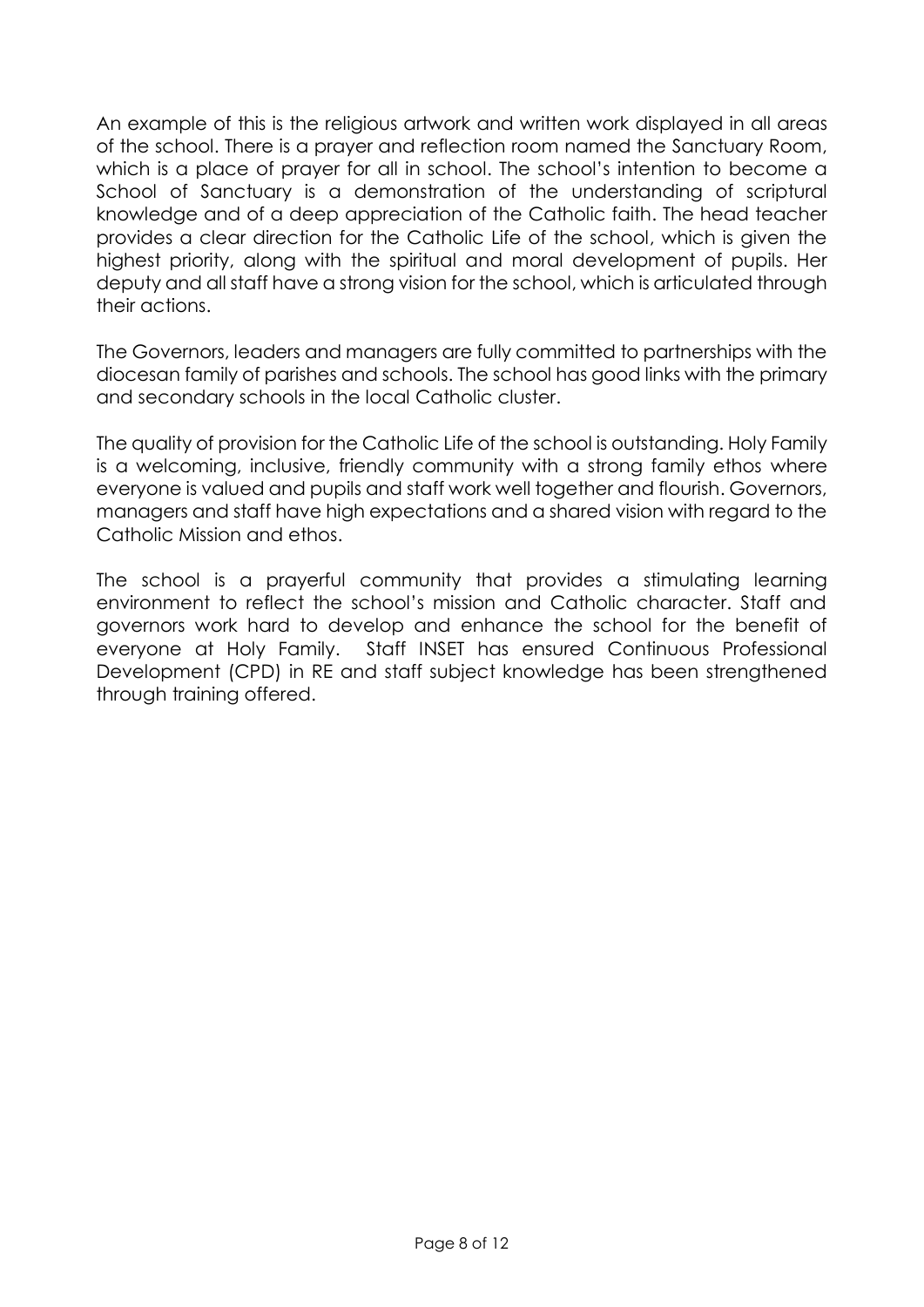# **PART B: RELIGIOUS EDUCATION**

#### **THE QUALITY OF RELIGIOUS EDUCATION 2**

- How well pupils achieve and enjoy their learning in Religious Education <sup>2</sup>
- How well leaders and managers monitor and evaluate the provision for Religious Education
- The quality of provision in Religious Education  $\begin{array}{ccc} \hline & 2 & \end{array}$

Inspection confirms the school's judgement that the extent to which pupils enjoy and achieve in Religious Education is good.

The majority of pupils enjoy RE, They speak confidently about their RE lessons and have a positive attitude to learning. On the day of inspection one Year 4 pupil said: 'The more we learn in RE lessons, the closer we get to God'. On entry to Foundation Stage the baseline assessment shows that most pupils have very little understanding of the Catholic Faith or of its traditions. This will not be so for the pupils that attend nursery, as the present teacher is embedding a very rich Catholic curriculum. The majority of pupils make good progress throughout the Key Stages. Through active participation in prayer and liturgies, together with good coverage, pupils show a good knowledge and understanding of the Catholic faith. During the inspection the pupils were observed discussing the early Christian community and how they believed in God and each other. Pupils are aware of the demands of religious commitment in everyday life. The vast majority of pupils make sustained progress in RE from a low baseline when they join Holy Family in Foundation Stage. They develop and apply a range of skills throughout nursery, Foundation Stage and Key Stage 1 including independence and imagination. Year 1 children were observed acting out the story of Jesus calming the storm with great enthusiasm and creativity. The children were all fully engaged; they could talk about how the disciples felt and were beginning to ask and answer questions related to the story. This is built upon in Key Stage 2 where pupils reflect upon their own religious knowledge, for example Year 4 could consider art and then discuss the Communion of Saints and reflect on the Apostles Creed. In the Year 6 class, pupils showed confidence and depth of thought in asking some challenging questions related to discipleship to which the class teacher was able to respond with excellent subject knowledge, helping to deepen pupils' understanding. They are able to reflect on the notion of justice and the common good and pupils interviewed could articulate the scriptural sources that influence and enable their actions. Good quality teaching enables all learners to articulate their understanding to a high standard.

The RE curriculum meets all the requirements of the Bishops' Conference and is informed by the Curriculum Directory and the Diocesan document *'Fit for Mission? Schools'*. RE is at the centre of the school's curriculum and is given priority in the improvement planning where targets are beginning to be identified. This practice needs to be further developed so that individual and school targets in curriculum RE are identified and prioritised. Since the last inspection improvements in curriculum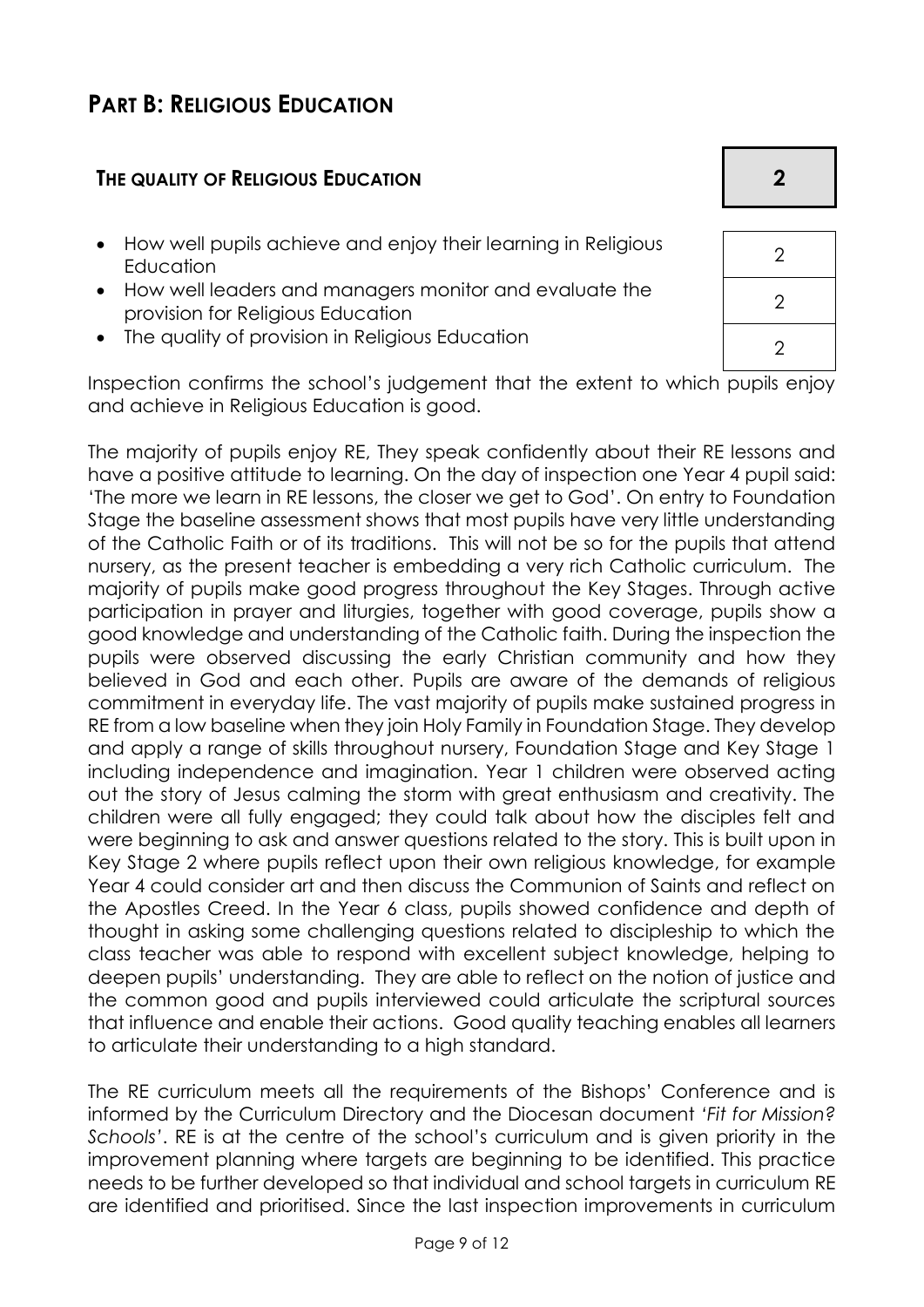RE have been prioritised. This is largely due to the excellent practice of the head teacher, deputy and subject leader who ensure that pupils continue to make progress in their religious literacy.

Teaching in RE is good. Subject knowledge is good and as a result pupil outcomes are good. Support staff are deployed effectively to assist pupils with additional needs. Next step marking is beginning to be embedded across the school and work displayed around the school and in all exercise books is of a good standard.

Since late 2016 the school has begun to implement a rigorous system of monitoring. This includes the monitoring of lesson plans, book scrutiny, informal and formal observation of lessons and conversations with pupils. This practice, together with pastoral and behaviour support, has made a significant impact on the continuous improvement in the teaching and learning in RE.

Teachers' planning is based on diocesan advice. It uses primarily the Way the Truth and The Light and supplements this with resources from Come and See to enhance pupils' learning. However the curriculum now needs to be further enriched by using a more cohesive curriculum plan so that coverage of, for example world faiths, is consistent throughout the Key Stages. Teachers' own subject knowledge enables them to make outcomes for pupils good. Governors are informed of the curriculum through reports at meetings and regular visits to school.

Pupils' progress in RE in each of the attainment targets, (knowledge and understanding of religion and an ability to reflect on meaning), is good and is reported to parents in reports alongside other core curriculum subjects. Communication with parents is good. The school sends home regular newsletters and the website class areas are regularly updated. A termly overview of RE matters and the school's open door policy enable parents to discuss RE matters with school staff.

Pupil attainment and progress in RE is good and improving and is in line with standards in English and maths. Since the head was appointed in 2016 the subject leaders have facilitated training for all staff and modelled excellent practice to ensure that standards in teaching RE have rapidly risen. Analysis of the progress of all groups of learners has enabled staff to identify areas for improvement. Target setting now needs to be further refined and the leaders are well aware of the future needs of the school. They are aspirational and have the capacity and enthusiasm to drive up standards further. Pupils have the utmost respect for each other and can discuss their own faith and on the day of inspection some could speak about other faith beliefs and practices. The teaching of other monotheistic faiths now needs to be fully and systematically incorporated into the curriculum. Good quality teaching and effective learning are present in RE lessons. Pupils enjoy RE because teachers make their lessons interesting and relevant.

The quality of provision for RE is good and all governors, leaders, teachers and staff are united in their determination to keep RE improvement at the forefront of their plans. INSET opportunities to reflect on the teaching of RE and the Catholic Life of the school has contributed to good subject knowledge and confidence in teaching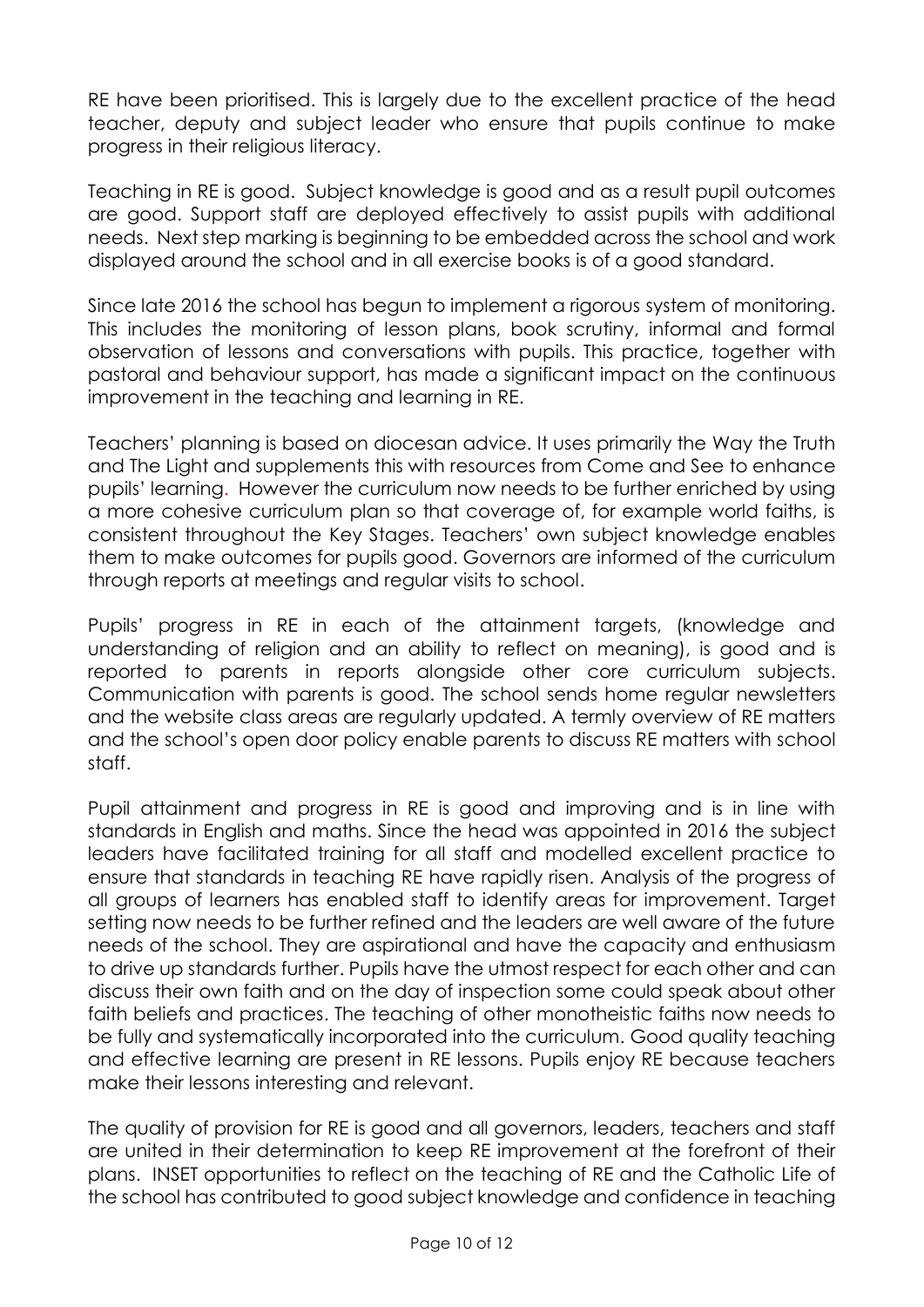RE. They inspire pupils and make sure that they make good progress as independent and collaborative learners. Resources are used effectively, together with the support provided by other adults, to optimise learning; consequently pupils are motivated and enjoy their work.